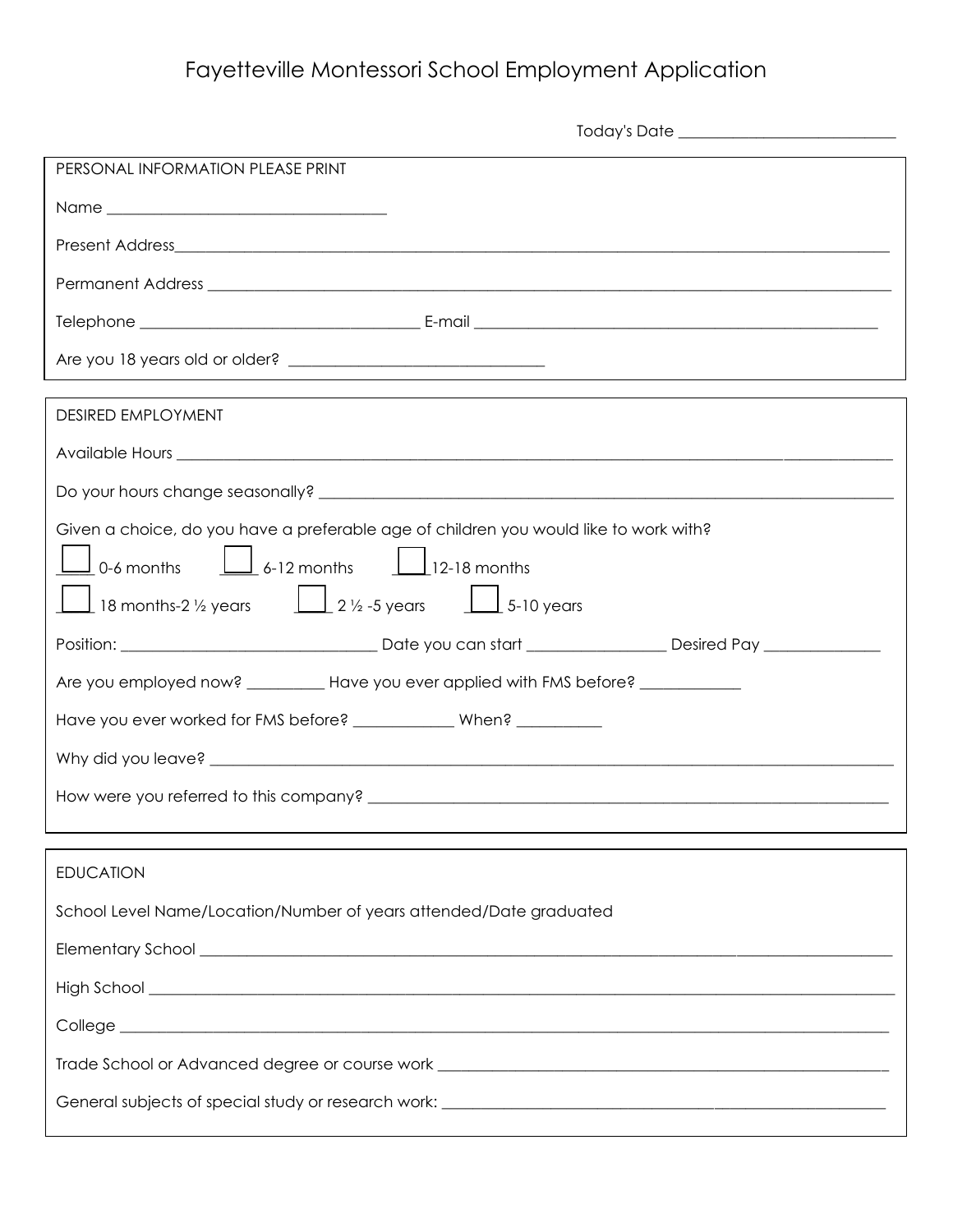| Some work experience doesn't reflect child care. Do you have any special skills, experience or<br>knowledge of children that would enhance your employment here? |  |  |  |  |
|------------------------------------------------------------------------------------------------------------------------------------------------------------------|--|--|--|--|
|                                                                                                                                                                  |  |  |  |  |
|                                                                                                                                                                  |  |  |  |  |
|                                                                                                                                                                  |  |  |  |  |
| Number of days missed work in last six months? _________________________________                                                                                 |  |  |  |  |
| Has a court ever denied you parental custodial or visitation rights as result of child maltreatment?                                                             |  |  |  |  |
| If yes, explain:                                                                                                                                                 |  |  |  |  |
|                                                                                                                                                                  |  |  |  |  |
|                                                                                                                                                                  |  |  |  |  |

Have you ever been convicted of any of the following? YES  $|$  or NO  $|$  if so, circle below: 1. Capital murder 2. Murder in the 1st degree 3. Murder in the 2nd degree 4. Kidnapping 5. Rape 6. Sexual

assault in the 1st degree 7. Sexual assault in the 2nd degree 8. Endangering the welfare of an incompetent person in the 1st degree. 9. Abuse of an endangered or impaired person 10. Arson 11. Criminal attempt, criminal complicity, criminal solicitation, criminal conspiracy 12. Capital murder 13. Murder 14. Manslaughter 15. Negligent homicide 16. Kidnapping 17. False imprisonment in the 1st degree 18. Permanent detention or restraint 19. Robbery 20. Battery 21 Assault 22 Coercion 23 Introduction of controlled substance into body of another person 24 Terroristic threatening 25 terroristic act 26. Any sexual offense 27. Voyeurism 28. Death threats concerning a school employee or student 29. Incest 30. Domestic battery 31. Interference with visitation 32. Interference with court-ordered custody 33. Endangering the welfare of an incompetent person 24. Endangering the welfare of a minor. 25. Contributing to the delinquency of a minor 36. Contributing to the delinquency of a juvenile 37. Permitting abuse of a minor 38. Soliciting money or property from incompetents 39. Engaging children in sexually explicit conduct for use in visual or print media 40. Pandering or possessing visual or print medium depicting sexually explicit conduct involving a child. 41. Transportation of minors for prohibited sexual conduct 42. Implying or consenting to the use of a child in a sexual performance. 43. Producing, directing or promoting a sexual performance by a child 44. Computer crimes against minors 45. Felony abuse of an endangered or impaired person 46. Theft of property 47. Theft of services 48. Theft by receiving 49. Forgery 50. Criminal impersonation 51. Financial identity fraud 52. Arson 53. Burglary 54. Breaking or entering 55. Resisting arrest 56. Felony interference with a law enforcement officer 57. Cruelty to animals 58. Felony violation of the Uniform Controlled Substances Act 59. Public display of obscenity 60. Promoting obscene materials 61. Promoting obscene performance 62. Obscene performance at a live public show 63. Prostitution 64. Patronizing a prostitute 65. Promotion of prostitution 66. Stalking 67. Criminal use of a prohibited weapon 68. Simultaneous possession of drugs and firearms 69. Unlawful discharge of a firearm from a vehicle.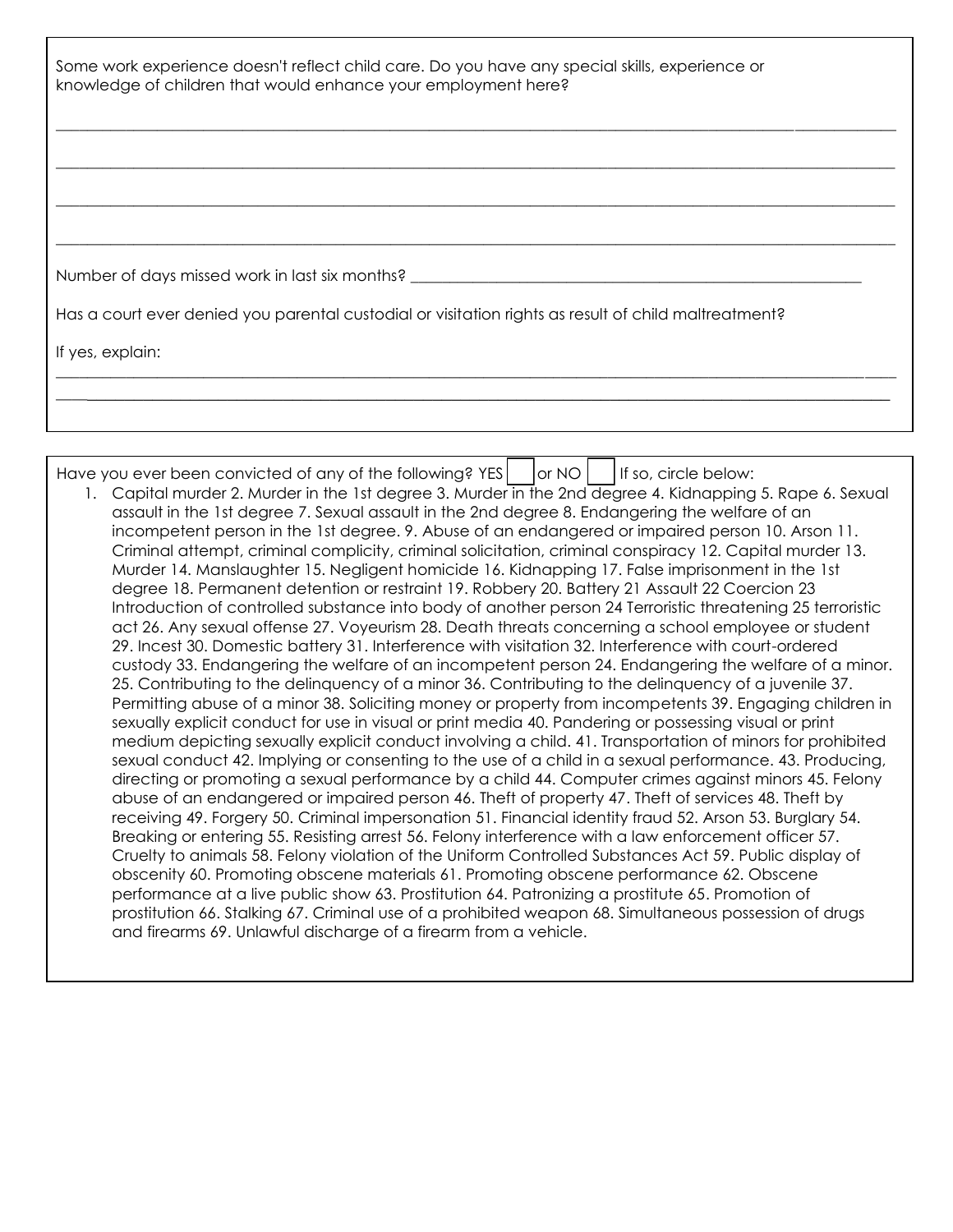| FORMER EMPLOYERS --List below three employers, starting with the most recent employer first |  |  |  |  |  |
|---------------------------------------------------------------------------------------------|--|--|--|--|--|
|                                                                                             |  |  |  |  |  |
|                                                                                             |  |  |  |  |  |
|                                                                                             |  |  |  |  |  |
|                                                                                             |  |  |  |  |  |
|                                                                                             |  |  |  |  |  |
|                                                                                             |  |  |  |  |  |
|                                                                                             |  |  |  |  |  |
|                                                                                             |  |  |  |  |  |
|                                                                                             |  |  |  |  |  |
|                                                                                             |  |  |  |  |  |
|                                                                                             |  |  |  |  |  |
|                                                                                             |  |  |  |  |  |
|                                                                                             |  |  |  |  |  |
|                                                                                             |  |  |  |  |  |
|                                                                                             |  |  |  |  |  |
|                                                                                             |  |  |  |  |  |
|                                                                                             |  |  |  |  |  |
|                                                                                             |  |  |  |  |  |
|                                                                                             |  |  |  |  |  |
|                                                                                             |  |  |  |  |  |
|                                                                                             |  |  |  |  |  |
|                                                                                             |  |  |  |  |  |
|                                                                                             |  |  |  |  |  |
|                                                                                             |  |  |  |  |  |
|                                                                                             |  |  |  |  |  |
|                                                                                             |  |  |  |  |  |
|                                                                                             |  |  |  |  |  |
|                                                                                             |  |  |  |  |  |
|                                                                                             |  |  |  |  |  |
|                                                                                             |  |  |  |  |  |